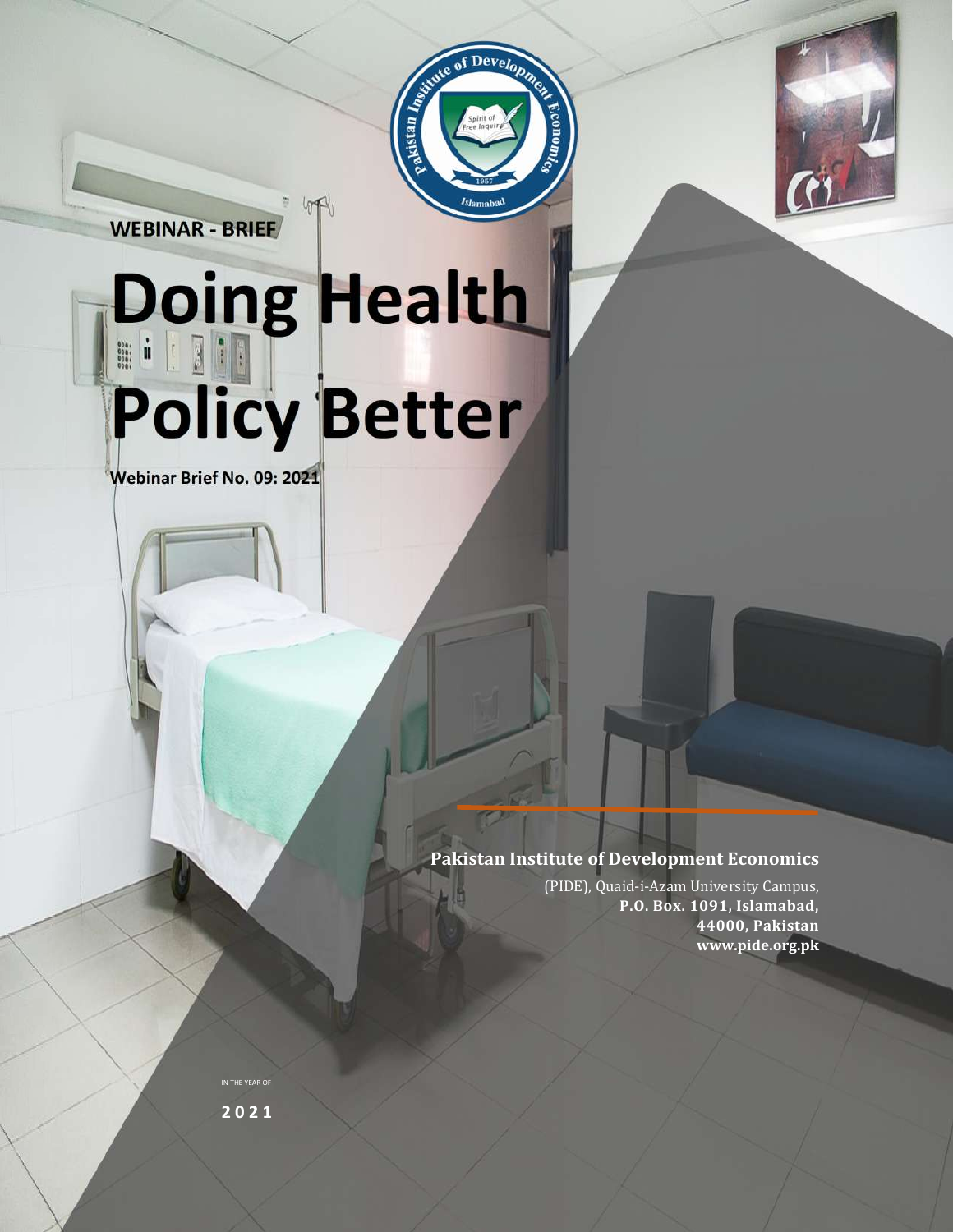

# **PIDE is organizing a WEBINAR on DOING HEALTH POLICY BETTER"**



## **GUEST SPEAKER Dr. Sarnia Altaf**

Author, Physician and Public health specialist, Former Senior Advisor to USAID

### **MODERATOR Dr. Saima Bashir**

(Senior Research Demographer, PIDE)







**CONCEPT NOTE**

**To respond to a covid- like situation , a reasonably well functioning health services system technically and operationally is essential. It seems we do not have one. What do we have ? Can it do the job? What is its structure and function and if that serves the purpose it is meant to?**

**DR. SAMIA ALTAF WILL REFLECT ON**

- **1. Understanding Pakistan's Health Care System**
- **2. Learning from the world**
- **3. How do we change and reform**
- **4. Roles of public and private sectors**
- **5. Institutional mapping and governance**
- **6. Personal and public responsibilities**
- **7. Health insurance and personal cost**

**Monday, June 29, 2020 at 3:00-5:00PM f www.pide.org.pk** *&* **@PIDEpk PIDE Official PIDE Islamabad**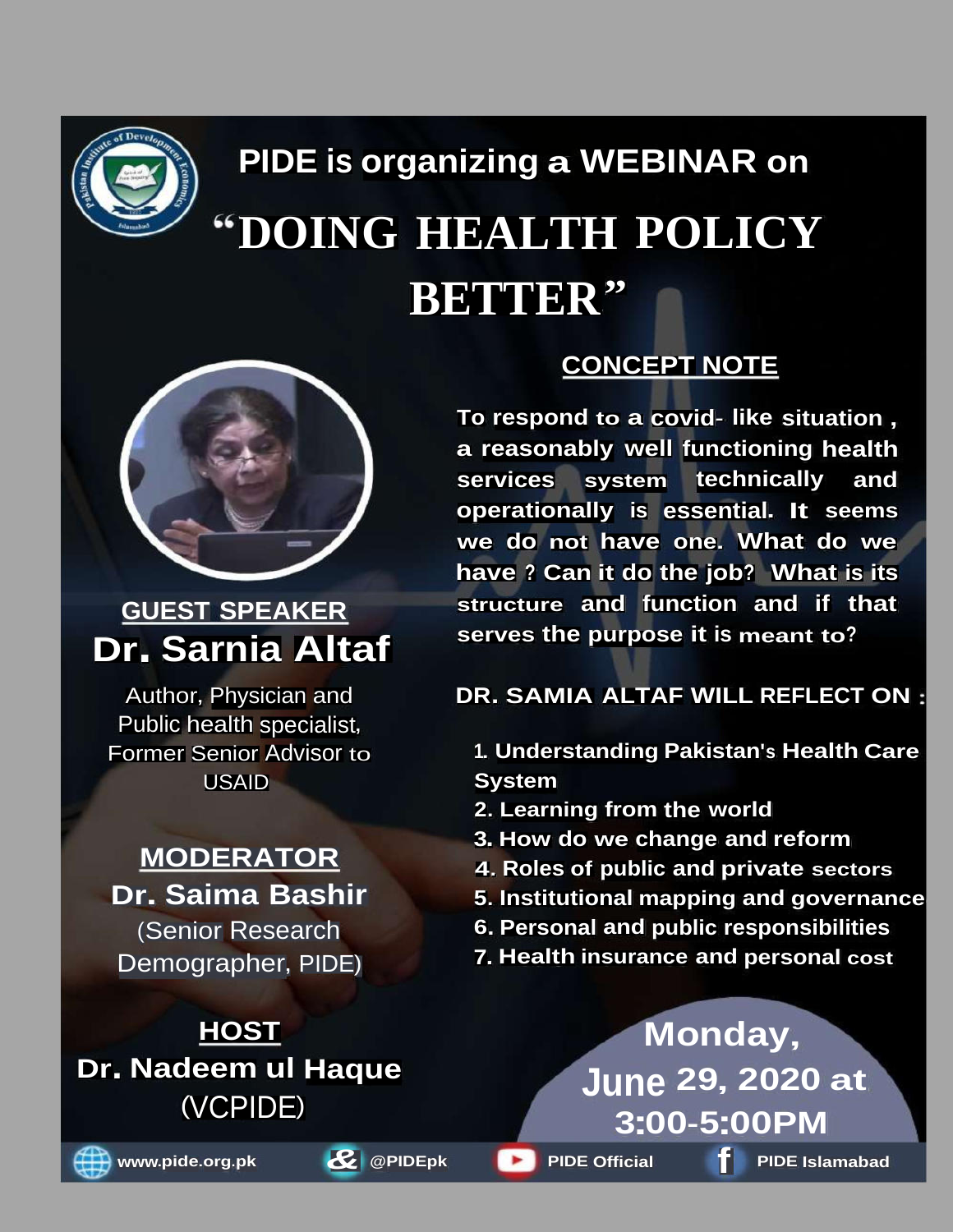To respond to a COVID-19, a reasonably well functioning health services system technically and operationally is essential. In this regard, PIDE organized a webinar to discuss the role of health care systems, its functioning, its effectiveness and related issues based on the system. Further, how can we better the design and health care policies/system?

#### KEY POINTS.

- Dr. Saima Altaf briefed that in order to make the entire system efficient in terms of policy, program design, monitoring and evaluation. For doing so, she briefed it by categorizing in four basis points:
- 1. In almost all countries, personnel has trained to deliver high-end services with respect to the perspective of a specific country. One perspective is that 'INDIVIDUAL - as a unit of concern', whereas another perspective is 'overall SYSTEM – as a unit of concern'.
- Policy makers focus on determining Critical Health Indicator captured the trajectory of the service delivery system and ultimately the results.
- Most of the time, if system itself is healthy, it keeps the individuals healthy and makes it easy to care for those who need medical services. System contains investment in clean water, sanitation, education, housing, nutrition and proactive health services and for this incentivize the service providers to make career choices attractive. This resulted in the form of lesser sick people.
- In terms of individual care, more investment needed in doctors, hospital especially in Pakistan that resulted in poor and wretched results.
- 2. Privatization of Health Care Systems which seems to be not a good idea. As the entire New York, health care system has privatized and that system is unable to cope up with COVID Pandemic situation. This is just because privatization let the system idle and in emergency resources are not available to the government to deal with.
- 3. Focus on Health Budget Though it seems to be not very meaningful and helpful in providing health services. The US spends 18% of its GDP on health care, probably the highest in the world and Denmark spends 10% leading to Finland spending 9% of its entire budget. However, their critical indicators are much better than the US. Considering Pakistan, it is adhering only 60% of the allocated budget in this head as un-utilized.
- 4. Local Public Health Delivery System It is linked with the implementation phase such that administration and management at the community level. Policy established their practices in the local community to develop a holistic health system. It is easy to organize this system by incentivizing the local staff. This could benefit in a way as: -
- Delivering best health care facilities or services, environment health services, health education, to communicate behavior change to the local people especially in disadvantaged areas
- Like in Sri Lanka, Congo, Dharvi Slum outside Mumbai (where only 2000 people had infected from pandemic out of 100,000 population)
- The Pakistan Health Care System is completely unresponsive from so many decades. Pakistan has prioritized the health care of individuals rather than to develop a healthy system. As number of medical colleges, number of medical students and number of hospitals has been increased dramatically over the past 5-6 years but despite of all these facilities, Pakistan is unfortunately doing very little about Continuing Silent Epidemics e.g. Hepatitis, TB, Hypertension, Diabetes. Larger Critical Health indicators have so far been improved e.g. under 5 mortality rate, maternal mortality rate, patients to doctor ratio but still have a status of POOREST in the region. On the contrary, a critical indicator like neo-natal mortality rate is the POOREST in the WHOLE WORLD and has a status of 'number 1' since 2018.
- Pakistan is unable to build a local health care system just because of the robust management and administrative system. District Hospitals, Tehsil Hospital, Rural health centers, basic health units can help to provide facilities in far-flung areas but in reality, it does not exist. The need is to start from the very basic level and target the most vulnerable issues related to the health care system. Try to appoint the job on rotation with a proper monitoring and evaluation system. Try to strengthen the already built community-based health care system, just need proper management, monitoring and evaluation. It is better to involve all the stakeholders, especially the specialists of the field, in the policy making process to make it successful, functional and effective for the local people.
- Concluding remarks mainly focus on the fact that the system is heavily suffering from inefficient thought processes in place, lack of ability to configure systemic thinking (heart of policy making), and dearth of ability to negotiate and debate onlong-term policy. Along with that, a very little research was conducted despite the fact that already have established very good research centers. The only hidden reason is to desire to do and administer the system.